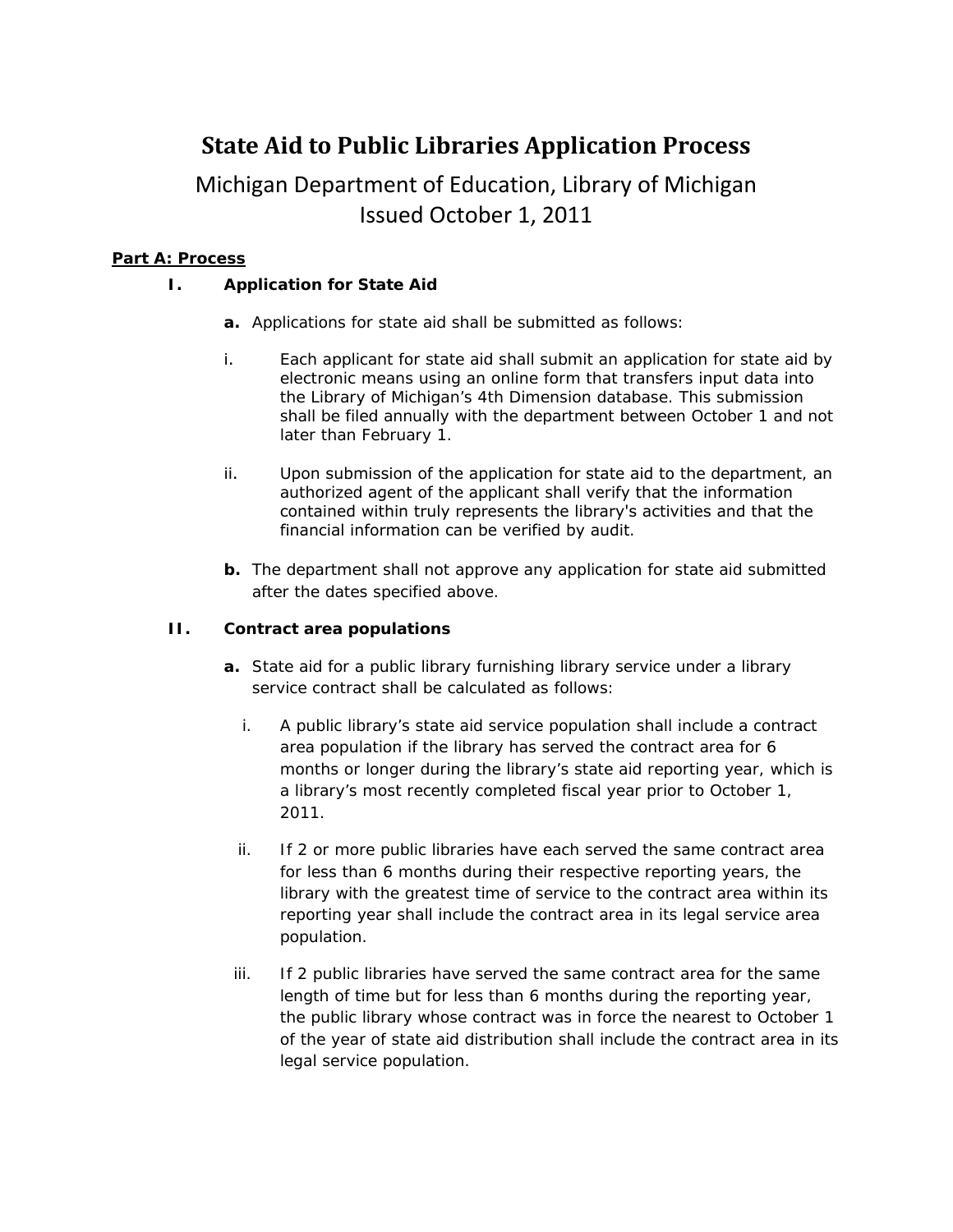- iv. If a contract area is served by only 1 public library for less than 6 months in its reporting year and no other public library furnished service during the same reporting year, the public library shall include the contract area in the calculation of its legal service area population.
- v. A public library may require a contracting municipality to pay a reasonable fee based on the contracting municipality's population in addition to state aid funds and penal fine monies that may be paid as library service contract consideration.
- vi. If a public library has contracted with a municipality for the provision of library service and the total local support for the legal service area population is less than the minimum local support requirement under section 5(a) of the State Aid to Public Libraries Act (The Act), MCL 397.555(a), each governmental unit comprising the legal service area population may be treated as a separate unit and each unit shall meet the minimum support requirement The Act.

#### **Part B: Requirements**

#### *I. Basic requirements unrelated to staffing*

- **a.** The requirement for local financial support under section 5(a) of The Act, L397.555(a).
- **b.** Legal establishment as a public library under section 2(d) of The Act, MCL 397.552(d).

#### *II. Personnel Requirements for Public Libraries*

- **a.** To receive disbursements of state aid a public library shall employ the requisite number of paid certified persons subject to the following exceptions:
	- i. The personnel requirements do not apply with respect to personnel with valid certificates who were employed by a public library as of October 1, 2009. When a person employed as of October 1, 2009 leaves the position, the position shall be filled in compliance with the minimum requirements for the library to receive state aid.
	- ii. A public library that does not comply with personnel requirements due to a change in class level following the application of a decennial census may receive state aid if the personnel continue to present valid certificates and were employed before the library received notification of the change in class level. When a person employed before the change in class level leaves the position, the position shall be filled in accordance with the personnel requirements in order for the library to receive state aid.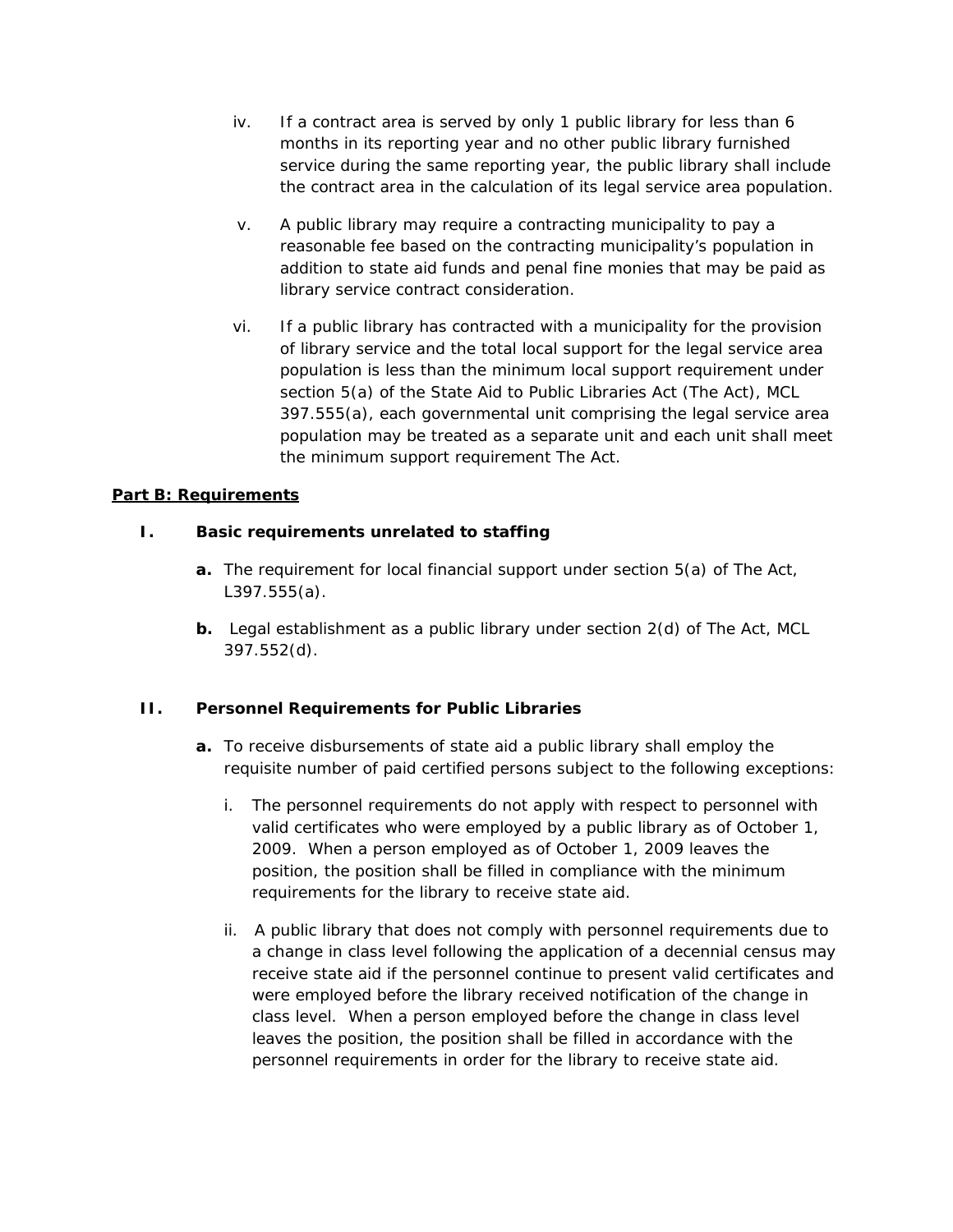**b.** A public library that shifts to a higher class level because of a change in its legal service area population shall meet the higher level of requirements for personnel not later than the beginning of its next reporting year after the library has received notice from the department of the change in library class.

#### *III. Class Size Requirements*

- **a.** Class 1 public library.
	- i. A class 1 public library serves a population of 3,999 or less.
	- ii. A class 1 public library shall employ a director possessing at least a level 4 certificate. The director shall complete New Director's Workshop within 1 year of initial directorship appointment. This sub-requirement does not apply to a director who has completed New Director's Workshop prior to his or her appointment as a director.
- **b.** Class 2 public library.
	- i. A class 2 public library serves a population of 4,000 to 6,999.
	- ii. A class 2 public library shall employ a director possessing at least a level 4 certificate. The director shall complete New Director's Workshop within 1 year of initial directorship appointment. This sub-requirement does not apply to a director who has completed New Director's Workshop prior to his or her appointment as a director.
- **c.** Class 3 public library.
	- i. A class 3 public library serves a population of 7,000 to 11,999.
	- ii. A class 3 public library shall employ a director possessing at least a level 3 certificate. The director shall complete New Director's Workshop within 1 year of initial directorship appointment. This sub-requirement does not apply to a director who has completed New Director's Workshop prior to his or her appointment as a director.
	- iii. A class 3 public library shall employ at least 1 staff person, excluding the director, who possesses at least a level 4 certificate.
- **d.** Class 4 public library.
	- i. A class 4 public library serves a population of 12,000 to 25,999.
	- ii. A class 4 public library shall employ a director possessing at least a level 2 certificate. The director shall complete New Director's Workshop within 1 year of initial directorship appointment and complete Advanced Director's Workshop within 2 years of initial appointment. This sub-requirement does not apply to directors that have completed New Director's and Advanced Director's workshops prior to their appointment as a director.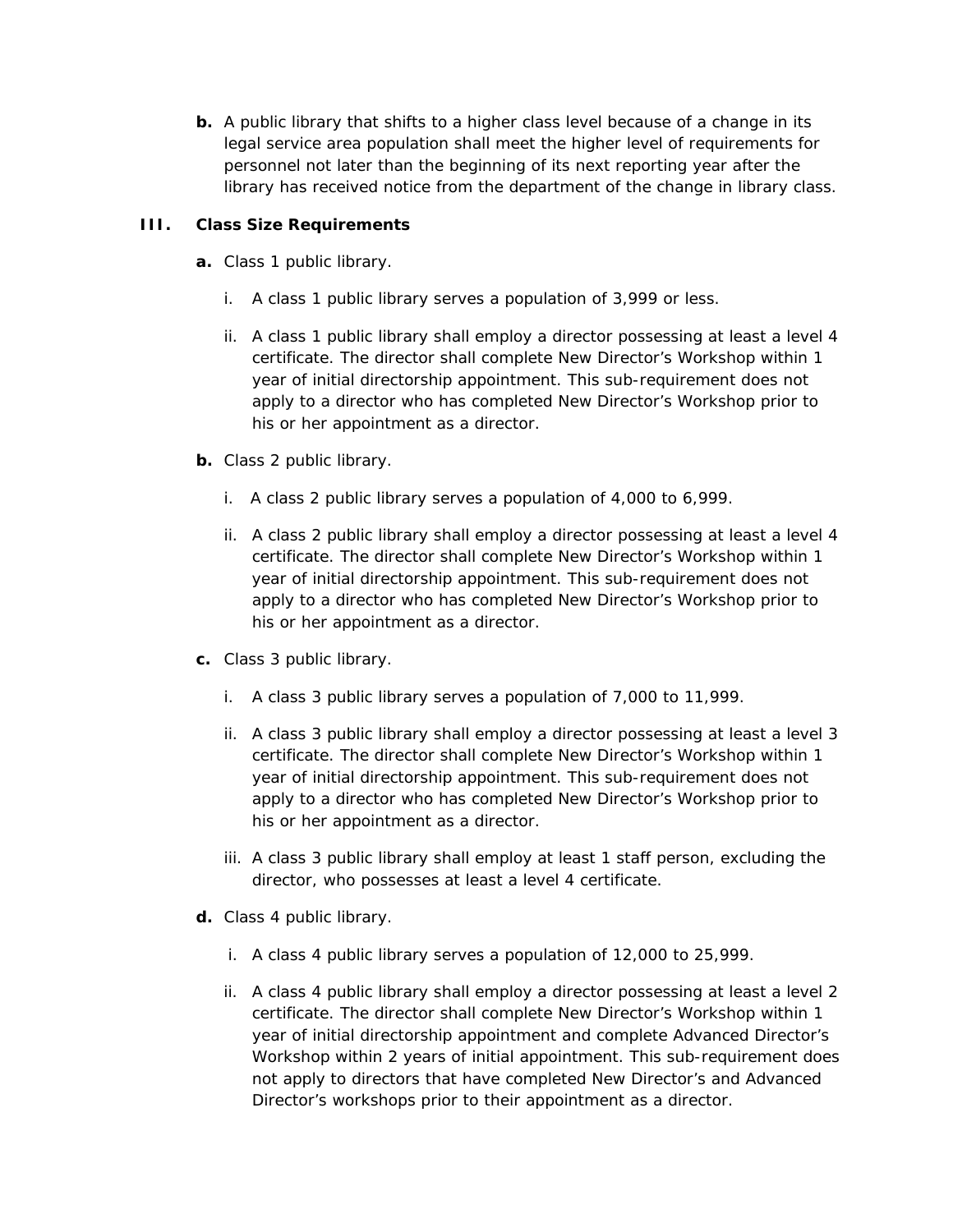- iii. A class 4 public library shall employ at least 1 staff person, excluding the director, who possesses at least a level 4 certificate.
- **e.** Class 5 public library.
	- i. A class 5 public library serves a population of 26,000 to 49,999.
	- ii. A class 5 public library shall employ a director possessing a level 1 certificate. The director shall complete New Director's Workshop within 1 year of initial directorship appointment and complete Advanced Director's Workshop within 2 years of initial appointment. This sub-requirement does not apply to directors that have completed New Director's and Advanced Director's workshops prior to their appointment as a director.
	- iii. A class 5 public library shall employ at least 1 staff person, excluding the director, who possesses at least a level 3 certificate per 20,000 population served.
- **f.** Class 6 public library.
	- i. A class 6 public library serves a population of 50,000 or more.
	- ii. A class 6 public library shall employ a director possessing a level 1 certificate. The director shall complete New Director's Workshop within 1 year of initial directorship appointment and complete Advanced Director's Workshop within 2 years of initial appointment. This sub-requirement does not apply to directors that have completed New Director's and Advanced Director's workshops prior to their appointment as a director.
	- iii. A class 6 public library shall employ at least 1 staff person, excluding the director, who possesses at least a level 3 certificate per 20,000 population served.

### *IV. Application for Professional Certification*

- **a.** Certification application and renewal.
	- i. A candidate seeking professional certification shall submit an application and credentials to the department for evaluation and approval. Proof of educational credentials may be made by submission of a sealed, certified transcript from a college or university or a statement from an authorized official of the accredited institution granting the credits.
	- ii. A certification level of 2 to 4 may be upgraded if an individual completes the requirements to achieve the next certification level as described in these requirements. To request a change in certification level an applicant shall complete the following: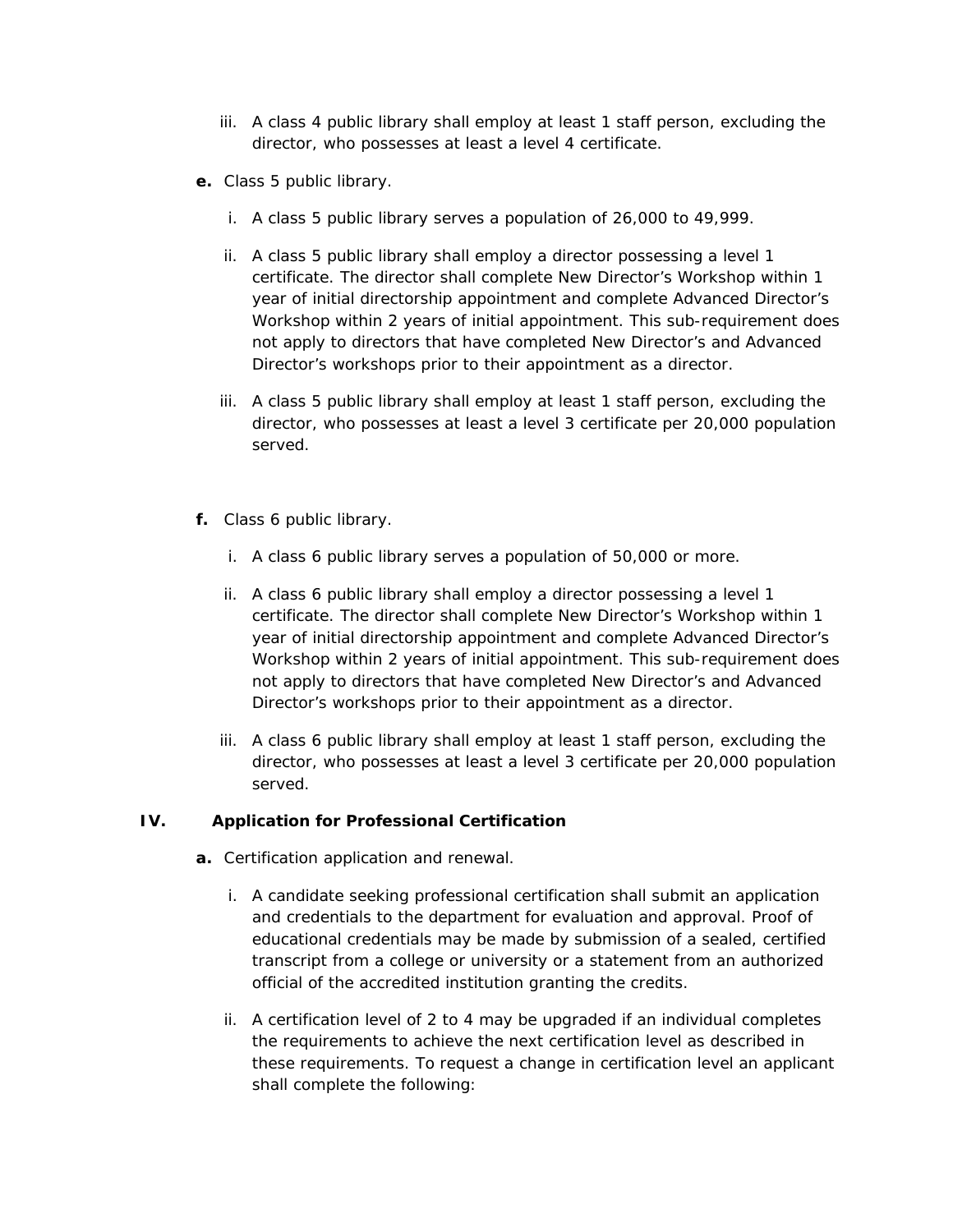- (1) Contact the department in writing describing the reason for requesting the change in certification level and to verify the name on the existing record.
- (2) Complete and submit an upgrade request form.
- (3) Submit a sealed and certified transcript to the department that demonstrates that the requisite degree has been obtained.
- iii. Professional experience for level 1 certification shall be documented through completion and submission of an upgrade request form and by letters from current or previous employers verifying the job title or responsibilities assigned the individual and documenting the hours worked following receipt of the master of library science degree or its equivalent. The employer shall mail each verification letter to the department.
- iv. An aggrieved applicant may appeal a certification decision as specified in the last section of these requirements.
- **b.** Levels of Professional Certification.
	- i. Level 1 certification.
		- (1) The library of Michigan shall grant a level 1 professional certificate to a person possessing all of the following qualifications:
			- a. A master's degree or its equivalent from a library school accredited by the American Library Association.
			- b. Four years of full-time employment, or an equivalent time period, consisting of paid professional library work experience in a library approved by the department following the completion of educational requirements.
	- ii. Level 2 certification.
		- (1) The library of Michigan shall grant a level 2 professional certificate to a person possessing a master's degree or its equivalent from a library school accredited by the American Library Association.
	- iii. Level 3 certification.
		- (1) The Library of Michigan shall grant a level 3 professional certificate to a person possessing all of the following qualifications:
			- a. A bachelor's degree from an accredited college or university.
			- b. Completion of the beginning workshop offered by the Library of Michigan.
	- iv. Level 4 certification.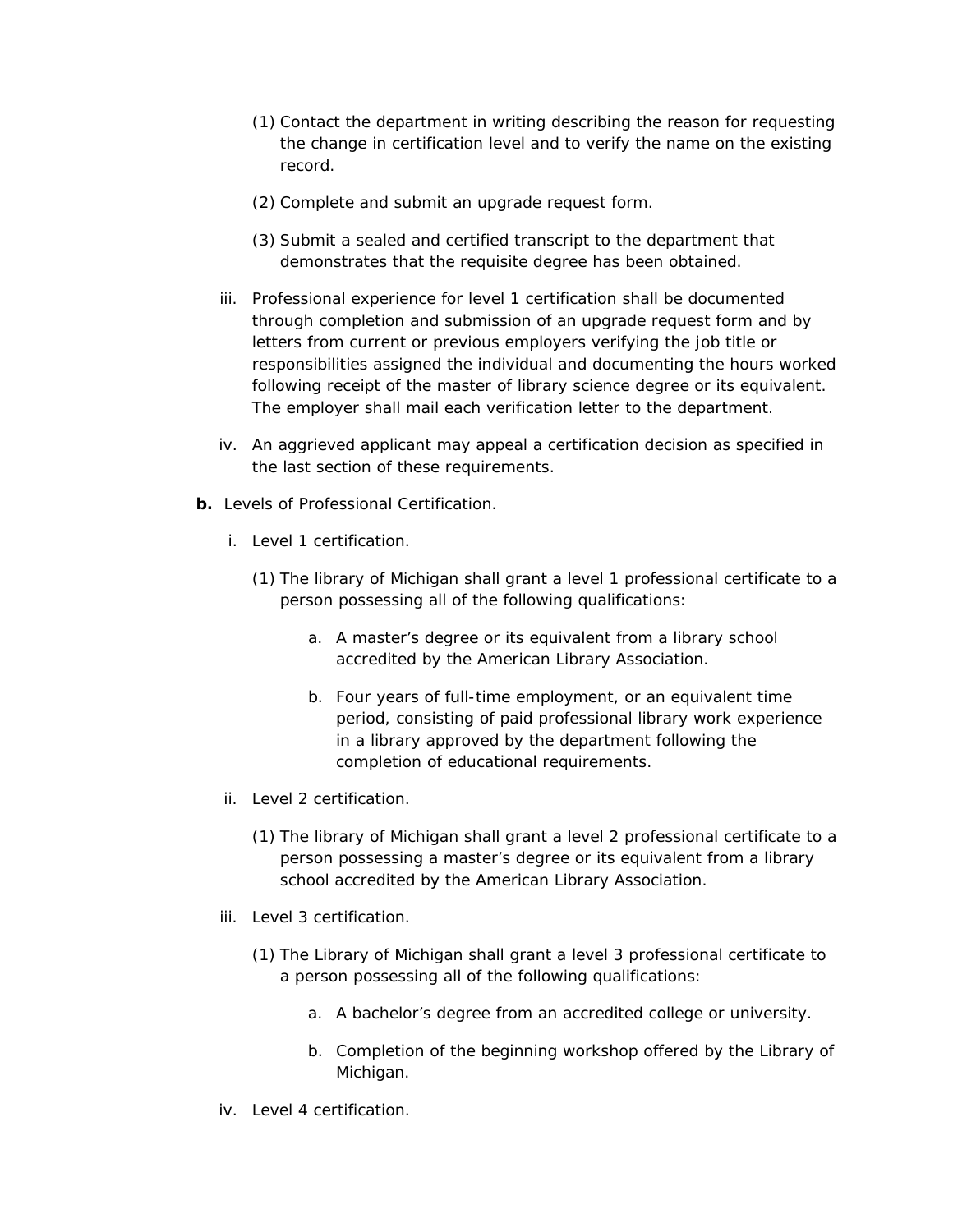- (1) The Library of Michigan shall grant a level 4 professional certificate to a person possessing all of the following qualifications:
	- a. A high school diploma or its equivalent.
	- b. Completion of the beginning workshop offered by the Library of Michigan.
	- c. One year of full-time employment or its equivalent consisting of library work experience following completion of the educational requirements.
- v. Certification revisions.
	- (1) As of October 1, 2009 an individual possessing a professional certification level of either 4 or 5 shall be recognized by the department as possessing a level 3 professional certification. An individual possessing a professional certification level of either 6 or 7 shall be recognized by the department as possessing a level 4 professional certification.
- **c.** Professional certification review
	- i. A person may request a review of a denial of her or his application for professional certification submitted under these requirements.
	- ii. To file a review under this requirement, a requestor shall submit a written request that specifically states the word "review" and states the reasons for reversal of the denial. All information, records, and other materials that the requestor wants to be considered shall accompany the written request for review.
	- iii. For the requestor's review to be considered, the requestor shall file his or her review request within 60 days of the requestor's receipt of the decision subject to review. The request for review shall be addressed to the StateLibrarian:

Randy Riley Library of Michigan 702 W. Kalamazoo St. P.O. Box 30007 Lansing, MI 48909-7507 Email: rileyr1@michigan.gov

#### *V. School Public Library Requirements*

**a.** Penal fines, library millage proceeds, money donated to or collected by the school public library, payments of state aid to the school public library, and interest on these funds shall be used for public library service only.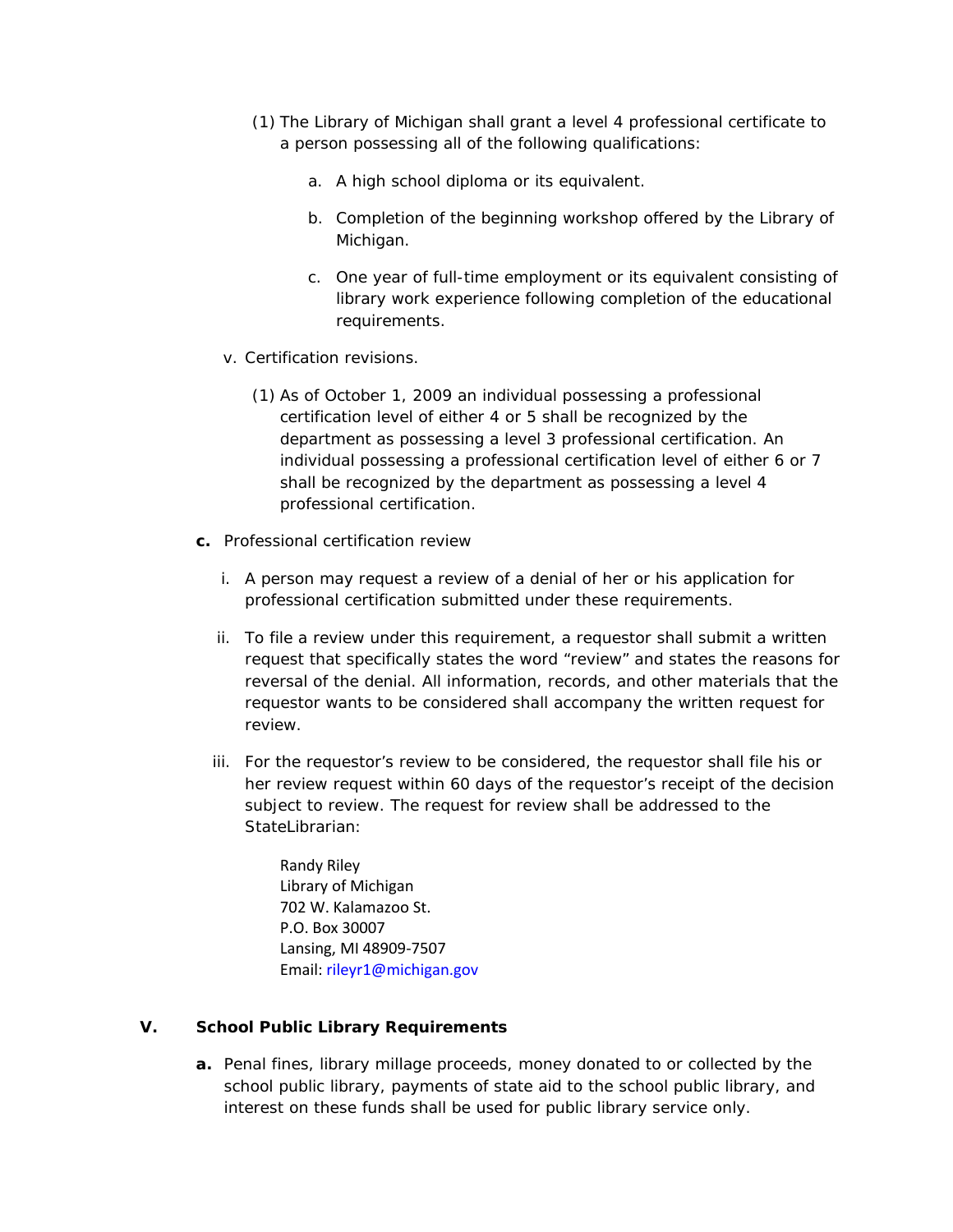**b.** Library funds described in this sub-requirement shall be kept in accordance with section 1215(2) of 1976 PA 451, MCL 380.1215(2) and section 20 of The Act, MCL 397.570.

#### *VI. Cooperative Library Requirements*

- **a.** Personnel
	- i. The cooperative library shall employ a director possessing all of the following:
		- (1) A level 1 professional certificate as described in Part B.IV.b.i. of this document.
		- (2) At least 2 years of full time professional management experience.
		- (3) Completion of advanced director training within 1 year of appointment.
- **b.** Plan of Service
	- i. A cooperative shall submit a plan to the department for approval under sections 4, 9 and 14 of The Act, MCL 397.554, MCL 397.559, MCL 397.564.
	- ii. The cooperative library plan may include the following information, such as:
		- (1) A description of the basic services offered by the cooperative library, as approved by the department.
		- (2) A description of the cooperative library services offered by a participating library and furnished to members of the cooperative library.
		- (3) A description of the cooperative library services furnished by contracting third party to members of the cooperative library.
		- (4) A specification of services that shall be paid for by members.

#### *VII.* **VII.** *Waiver and Appeal*

- **a.** Waiver of state aid personnel requirements.
	- i. The department, through the Superintendent of Public Instruction or the state librarian as his or her designee, may grant a limited waiver to a cooperative library or public library for particular personnel requirements prescribed by these requirements for the receipt of state aid funds, if the public library or cooperative library requests the waiver in writing and the public library board or cooperative board shows that the failure to meet a requirement was not a continuing violation but a temporary condition.